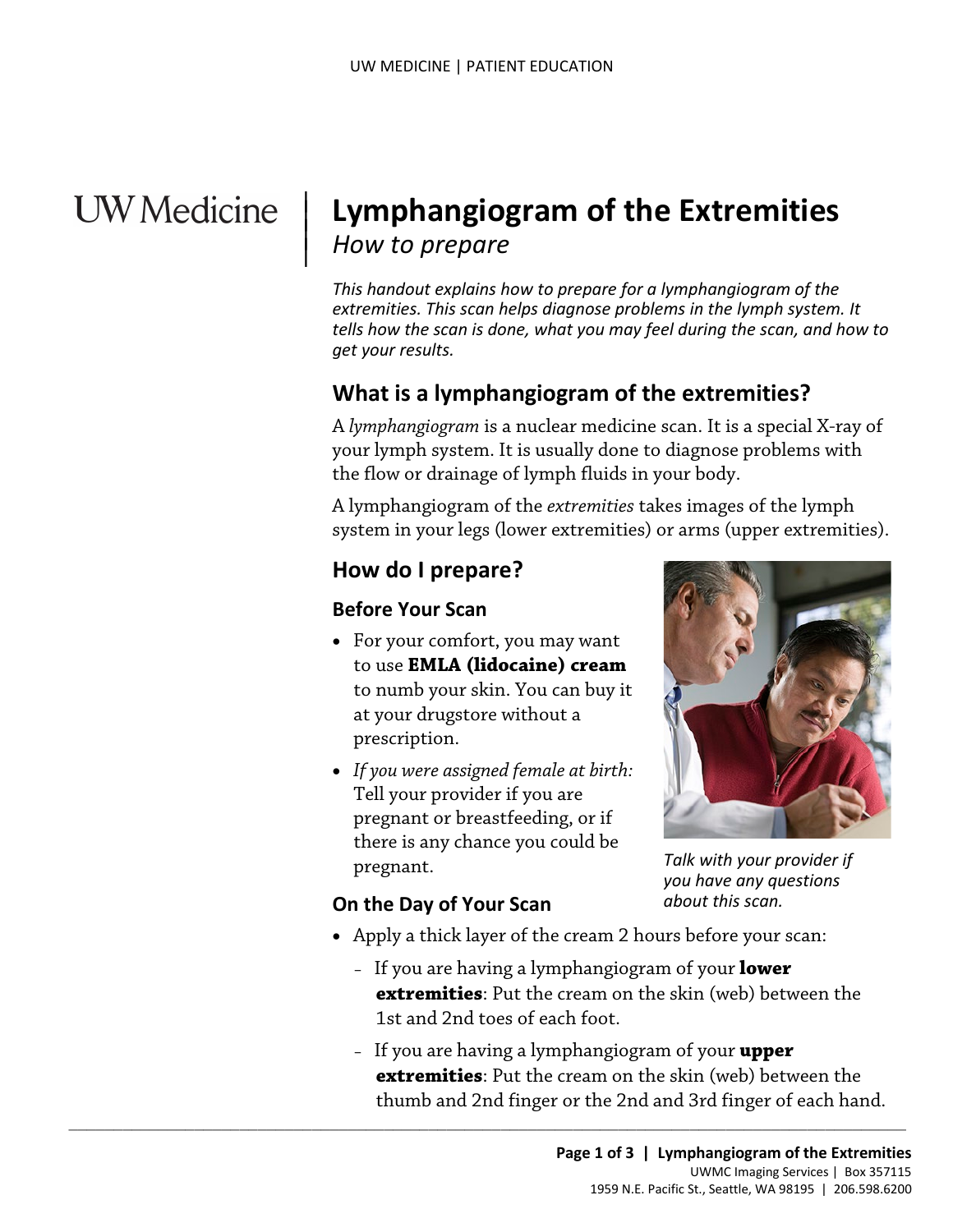- Wrap your toes or fingers with plastic wrap to keep the cream moist.
- Wear comfortable clothes and shoes.
- • Bring with you the results of other imaging scans that were done to diagnose problems in your lymph system.
- *If you were assigned female at birth:* Tell the technologist if there is any chance you could be pregnant.

#### **How is the scan done?**

- A nuclear medicine technologist will help you to get ready for the scan.
	- If you are having a lymphangiogram of your lower extremities, you will need to remove your shoes and socks.
- *radiotracer*). This tracer helps us see how well your lymph fluids • A nuclear medicine doctor will give you 2 sets of injections into the skin between your toes or fingers. Both sets of injections will contain a small amount of *radioactive tracer* (also called a are draining.
- We will take images right after the injections. Each set of images will take about 30 minutes.
- • We may ask you to massage your legs or arms, walk around, or both.
- • We may take more images 2, 4, 6, and even 24 hours after the doctor may also need to take more images later. injections. Depending on your lymphatic flow or drainage, the
- You may leave the hospital between injections. We advise you to walk around during this time to keep your lymph flowing.

# **What will I feel before and during the scan?**

- injections between your toes or fingers. • Before the scan, you may feel a slight discomfort from the
- You will need to lie on your back for the images. This may be uncomfortable for some patients.

#### **What happens after the scan?**

 $\_$  ,  $\_$  ,  $\_$  ,  $\_$  ,  $\_$  ,  $\_$  ,  $\_$  ,  $\_$  ,  $\_$  ,  $\_$  ,  $\_$  ,  $\_$  ,  $\_$  ,  $\_$  ,  $\_$  ,  $\_$  ,  $\_$  ,  $\_$  ,  $\_$  ,  $\_$  ,  $\_$  ,  $\_$  ,  $\_$  ,  $\_$  ,  $\_$  ,  $\_$  ,  $\_$  ,  $\_$  ,  $\_$  ,  $\_$  ,  $\_$  ,  $\_$  ,  $\_$  ,  $\_$  ,  $\_$  ,  $\_$  ,  $\_$  ,

You may return to your usual activities. You do not need to do anything special.